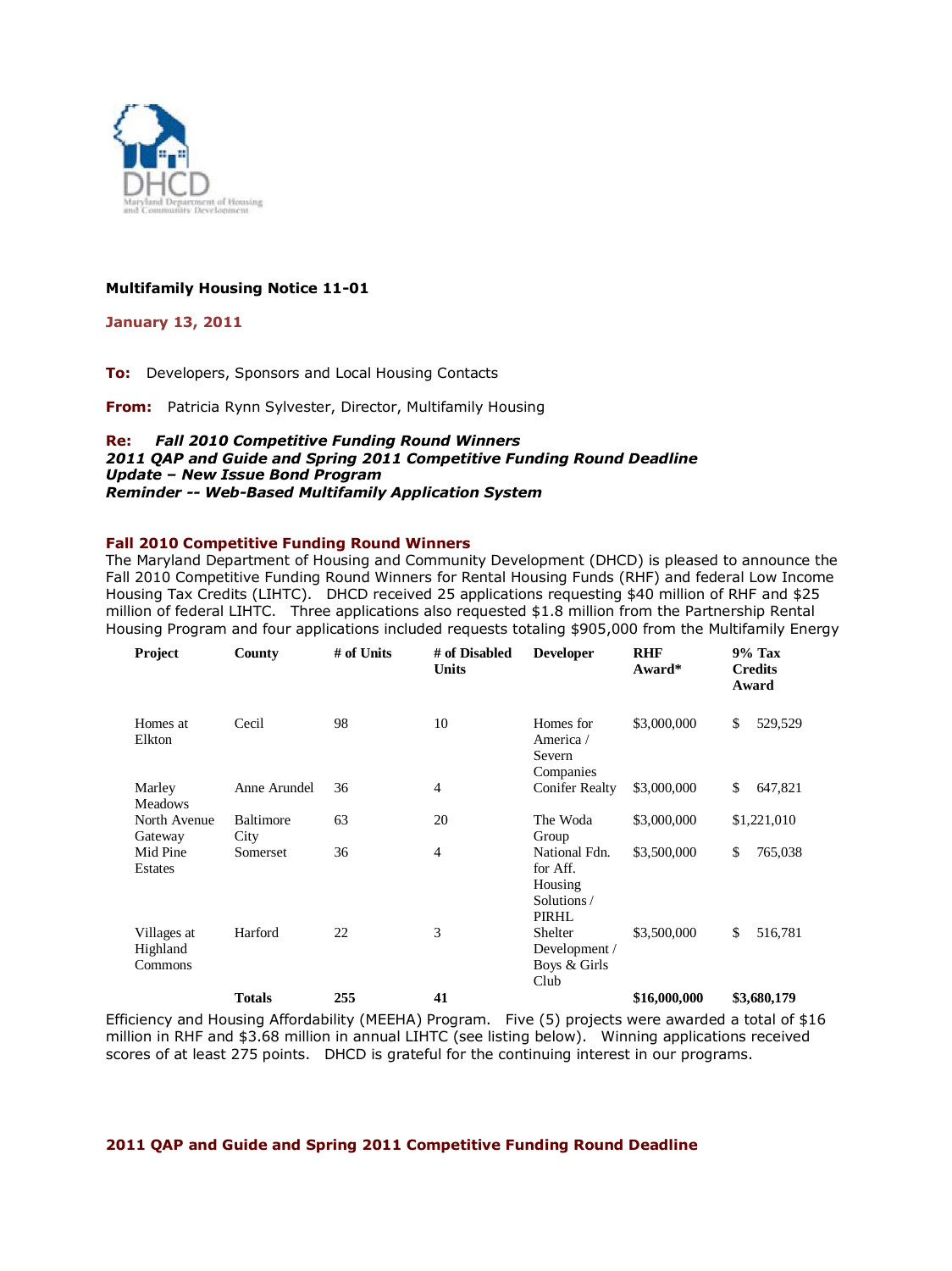The Department has forwarded the 2011 QAP and Multifamily Rental Financing Program Guide to Governor Martin O'Malley for signature. The documents as sent to the Governor are in the process of being posted to our website. Copies are attached to this Notice. We will notify you as soon as the Governor signs.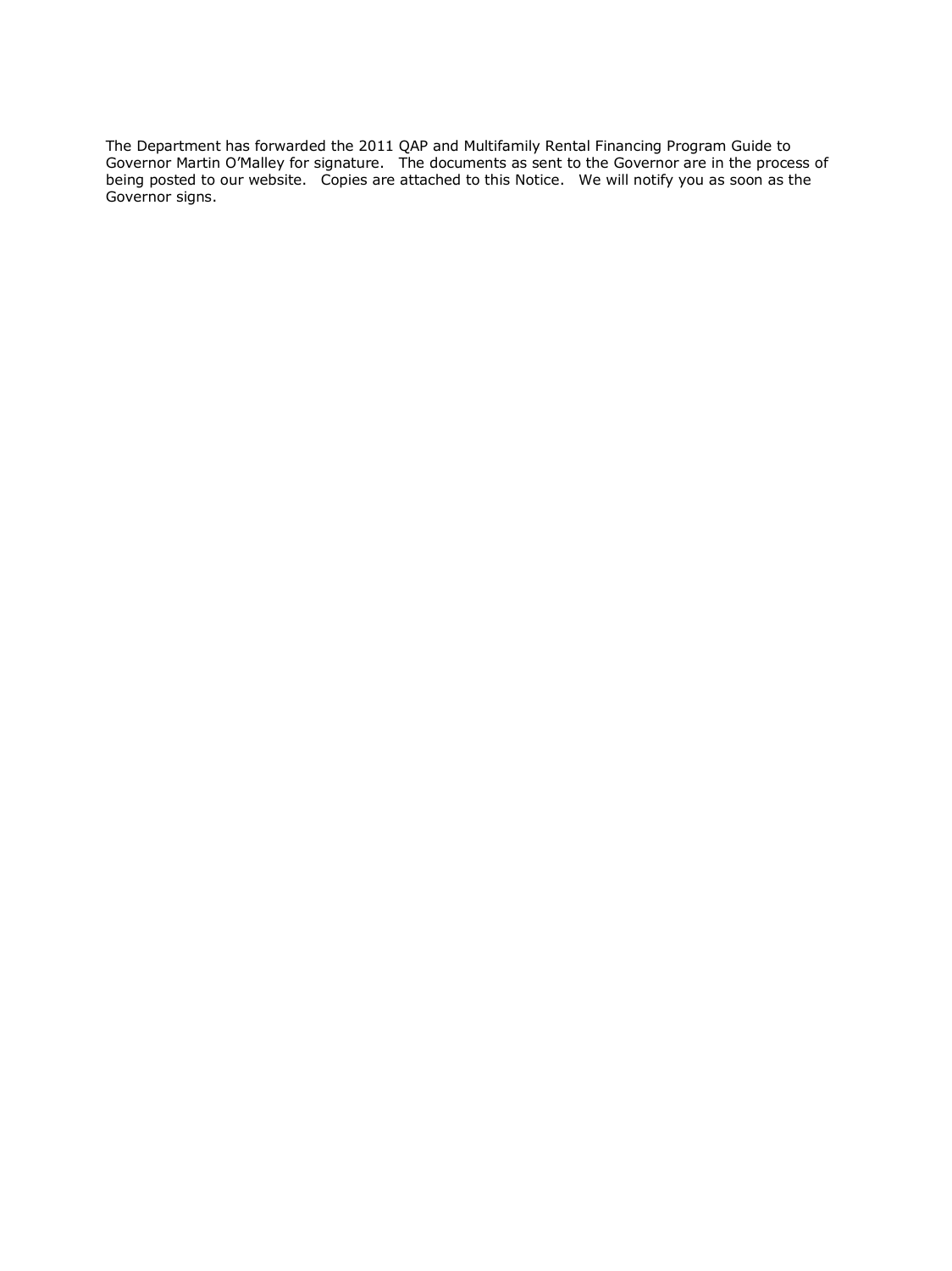Applications for the Spring 2011 Competitive Funding Round are due **Tuesday, April 12, 2011 at 5:00 PM.** Applications must be delivered to the mailroom on the ground floor of 100 Community Place, Crownsville Maryland 21032.

#### **Update -- New Issue Bond Program (NIBP) – Multifamily**

The Department is participating in the New Issue Bond Program (NIBP) to provide a low fixed interest rate tax-exempt bond financing for qualified projects. The Department was awarded a total of approximately \$90 million of NIBP capacity. During 2010, the Department initiated NIBP to provide financing for multifamily projects. A complete description of NIBP is provided at the following website: http://mdhousing.org/Website/Programs/NIBP/Default.aspx

To date, nine (9) projects have received NIBP financing through three (3) financings. In financing these projects, approximately \$47 million of NIBP capacity has been combined with approximately \$36 million of traditional multifamily tax-exempt bonds issued through the Multifamily Bond Program (MBP).

The United States Treasury, which administers NIBP on a national level, recently provided the Department with additional flexibility in implementing the program. First, the Department has been granted an additional 12 months (through December 2011) to close on NIBP financing for qualified multifamily rental projects. Second, the number of times that NIBP closings may occur has been increased from three (3) to six (6). And third, the Department's overall NIBP financing capacity has been increased.

In light of this added flexibility and financing capacity, the Department expects to have three (3) NIBP financings in 2011. Six projects are on the schedule for closings in February and April. A final NIBP closing is slated for the Fall of 2011. New applications for NIBP financing will be accepted and processed on a first-come, first-serve basis contingent on readiness to proceed to closing in accordance with the requirements of NIBP. Applicants who are unable to meet the requirements for NIBP may elect to proceed using DHCD's traditional MBP financing.

Please note that the Department continues to have ample financing available through MBP for projects, and will continue to process projects through MBP. These projects would need to be financially feasible under the Department's traditional methodology for establishing interest rates based on the actual rates at the time of bond closing.

## **Reminder -- Web-Based Multifamily Application System**

DHCD has implemented a web-based application system for multifamily financing requests. While this system does not eliminate the need for the submission of a complete Application Submission Kit, it is an important step forward for DHCD. All applications for DHCD multifamily financing, whether through a competitive funding round or through non-competitive funding programs, must also be submitted using the on-line version of the CDA Form 202 accessible via the DHCD Portal at [www.mdhousing.org.](http://www.mdhousing.org/) To receive an account username and password for accessing the DHCD Portal, please email your request to rentalhousing@mdhousing.org.

Please note that a hard copy of the CDA Form 202 must still be submitted with the entire Application Submission Kit.

Please remember that we are announcing future round deadlines, significant application changes, bond program amendments, and other key dates and facts on our web site and by email only. Please make sure that we have your current email address. Please send any additions or corrections to [taxcredits@mdhousing.org](mailto:taxcredits@mdhousing.org) or [rentalhousing@mdhousing.org](mailto:rentalhousing@mdhousing.org) as soon as possible.

**\_\_\_\_\_\_\_\_\_\_\_\_\_\_\_\_\_\_\_\_\_\_\_\_\_\_\_\_\_\_\_\_\_\_\_\_\_\_\_\_\_\_\_\_\_\_\_\_\_\_\_\_\_\_\_\_\_\_\_\_\_\_\_\_\_\_\_\_\_\_\_\_\_**